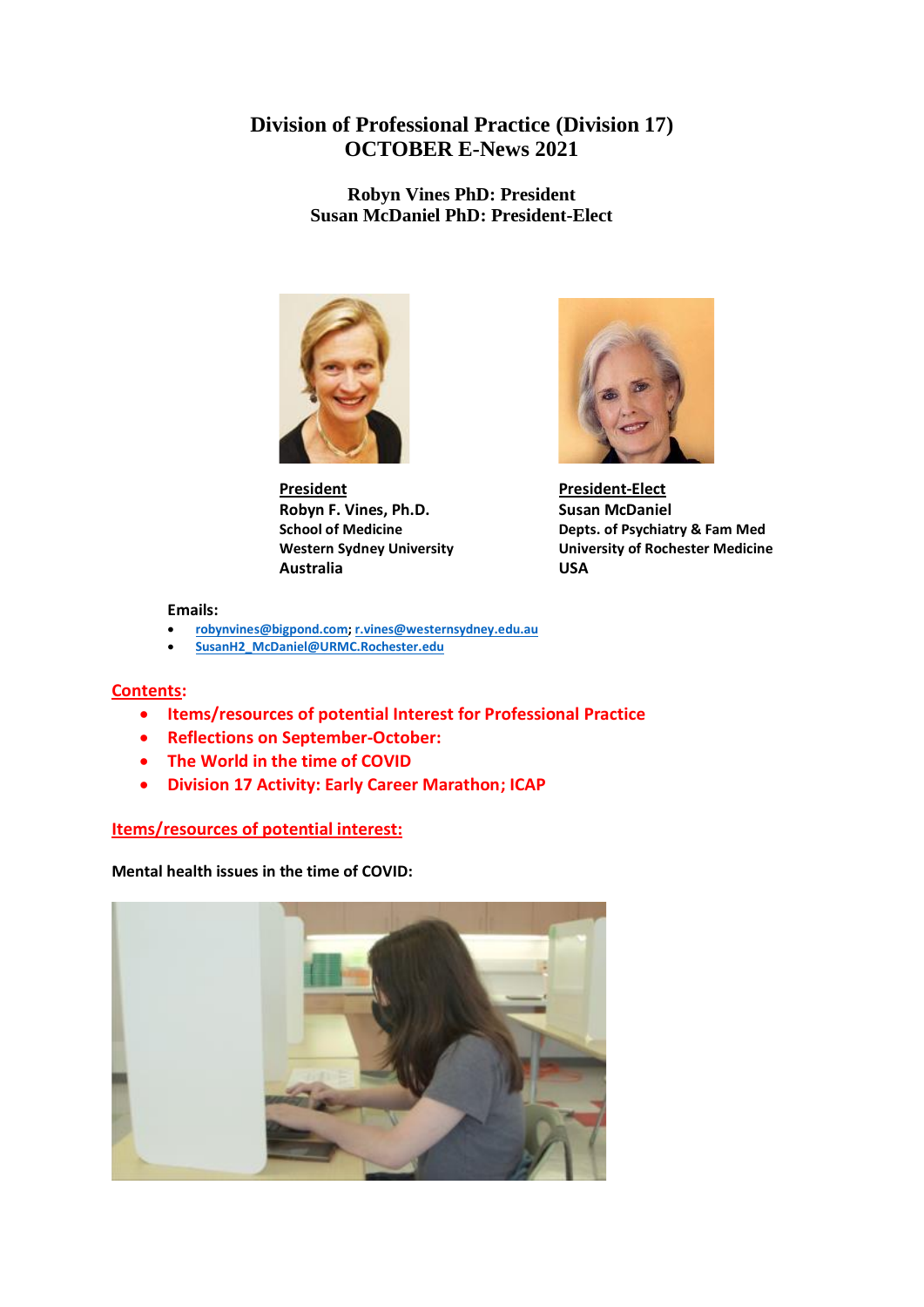#### **Educators, [counselors](https://www.pbs.org/newshour/show/educators-counselors-focus-on-mental-health-as-students-return-to-the-classroom) focus on mental health as students return to the classroom**

After more than a year of restrictions and online schooling, educators and counselors are focusing on ways to assess the long-term social, emotional and mental impact of the pandemic on school children when they return to the classroom. Christopher Booker reports from Fairfield County, Connecticut as part of our ongoing series, "Roads to Recovery." Aug 01, 2021 09:47 PM EDT

[https://www.pbs.org/newshour/show/educators-counselors-focus-on-mental-health-as-students-return-to](https://www.pbs.org/newshour/show/educators-counselors-focus-on-mental-health-as-students-return-to-the-classroom)[the-classroom](https://www.pbs.org/newshour/show/educators-counselors-focus-on-mental-health-as-students-return-to-the-classroom)



**5 tips from mental health experts on [transitioning](https://www.pbs.org/newshour/health/5-tips-from-mental-health-experts-on-transitioning-out-of-covid-restrictions) out of COVID restrictions:** As we focus on "getting back to normal," experts say we need to talk more about what transitioning to a more open society will be like -- and what our 'new normal' will be like. Dr. Jessi Gold, a psychiatrist from the Washington University of Medicine in St. Louis, says conversations about mental health need to happen more often and not be hidden beneath the surface. Instead of trying to go back to "normal," we need to process what has happened during the pandemic in order to more forward. "All of us will be in a better, more healthy place if we can talk about things -- including our feelings -- out loud," Gold said.

HAVE MORE CONVERSATIONS ABOUT MENTAL HEALTH <https://youtu.be/-URmPfZccEQ>Gold says conversations about mental health need to happen more often and be less under the surface. May 31, 2021 09:28 PM EDT

[https://www.pbs.org/newshour/health/5-tips-from-mental-health-experts-on-transitioning-out-of-covid](https://www.pbs.org/newshour/health/5-tips-from-mental-health-experts-on-transitioning-out-of-covid-restrictions)[restrictions](https://www.pbs.org/newshour/health/5-tips-from-mental-health-experts-on-transitioning-out-of-covid-restrictions)

#### **[The Case for Kindness](https://click.info.apa.org/?qs=320d4bf731b62d67b135552361d5ac0696bfb319a764c0b45cb3d9204c64c97a82ec4869ff6261a0e6cf2f121a07adf94b29a8384d267bca)**

Being kind is not only the right thing to do—it's also good for our physical and mental health. Psychologists have found that performing acts of generosity boosts happiness and well-being and can improve our physical health. Commit to 21 days of kindness this September with Born This Way Foundation's #BeKind21 campaign. <https://www.apa.org/news/apa/kindness-mental-health>

**The enduring stigma surrounding Borderline Personality Disorder:** Borderline Personality Disorder is one of the most stigmatised and misunderstood mental health conditions. It affects a significant number of people in the community, a large proportion of them having suffered trauma early in life. The emotional instability, fear of abandonment and patterns of self-harm can alter someone's life and that of their loved ones in profound ways.

But the enduring stigma around BPD means it often goes unrecognised or not properly treated and many fall through the cracks. Duration: 28min 27sec; Broadcast: Mon 20 Sep 2021, 5:30pm [https://www.abc.net.au/radionational/programs/healthreport/the-enduring-stigma-surrounding](https://www.abc.net.au/radionational/programs/healthreport/the-enduring-stigma-surrounding-borderline-personality-disorder/13549764)[borderline-personality-disorder/13549764](https://www.abc.net.au/radionational/programs/healthreport/the-enduring-stigma-surrounding-borderline-personality-disorder/13549764)

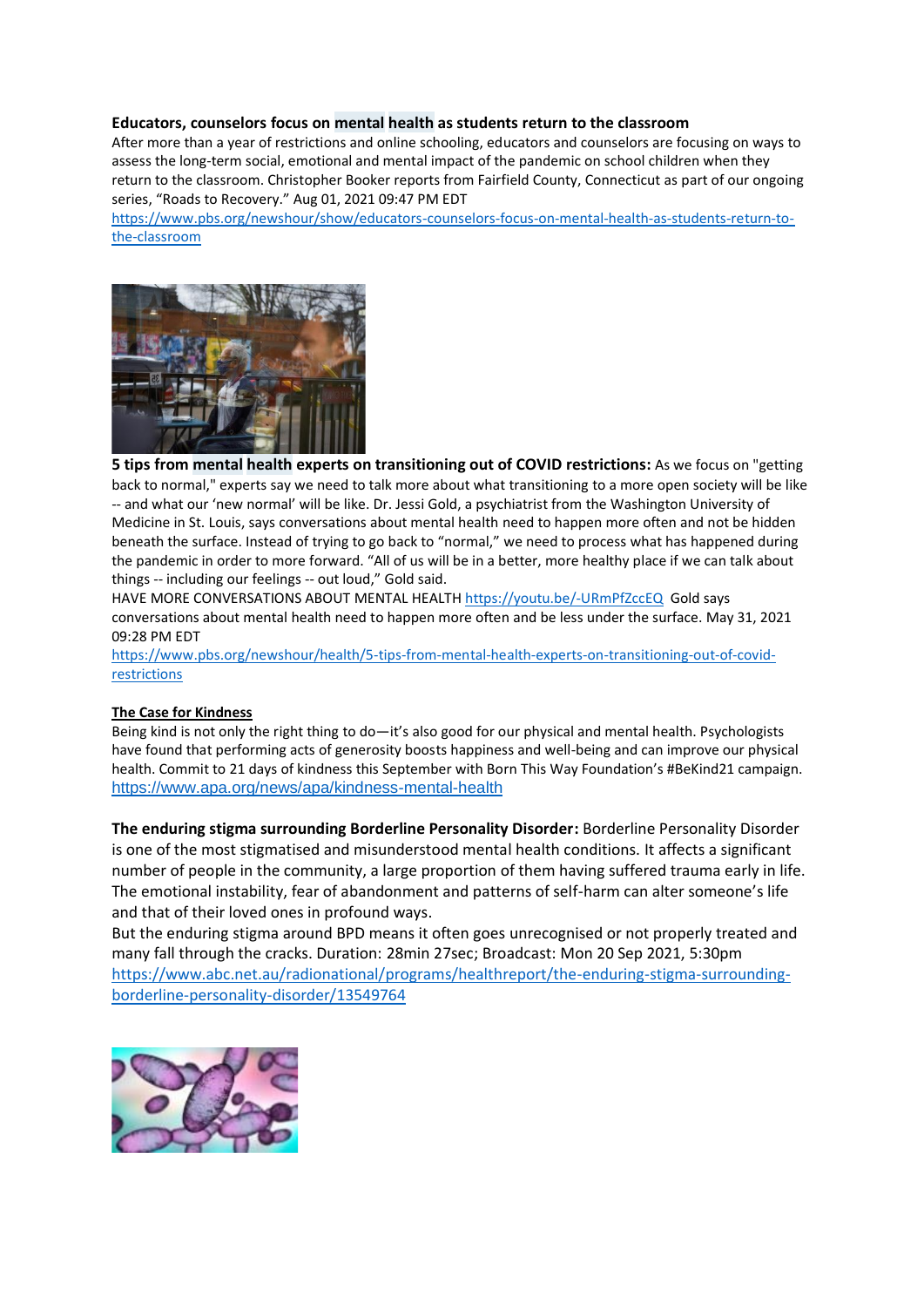**[The origins of The Black Death:](https://www.abc.net.au/radionational/programs/healthreport/the-origins-of-the-black-death/13529340)** Bad as COVID has been, there's no pandemic in history that's come close to the devastation of plague - at least in what's called the second plague pandemic, better known as the Black Death. It took off in the mid 14th century and within a few years had killed maybe 25 or 30% or Europe's population and then came in waves for four hundred years. Plague is an infection of rodents which jumps to other animals and humans and kills from pneumonia and septicaemia. Like all pandemics, plague was exquisitely tuned to environmental changes, international politics, warfare, disadvantage and the way humans lived and there's a lot that we can learn from it in the time of COVID. 6mins 56secs; Mon 6 Sep 2021, 5:45pm <https://www.abc.net.au/radionational/programs/healthreport/the-origins-of-the-black-death/13529340>



#### **[What can the brain tell us about teenagers more at risk of substance use?](https://www.abc.net.au/radionational/programs/healthreport/what-the-brain-can-tell-us-about-teens-at-risk-of-substance-use/13510304)**

Many parents have angst about the pressures their teenagers will face to try cannabis, alcohol and other illicit drugs. 5mins 41secs Mon 23 Aug 2021, 5:40pm

[https://www.abc.net.au/radionational/programs/healthreport/what-the-brain-can-tell-us-about-teens-at-risk](https://www.abc.net.au/radionational/programs/healthreport/what-the-brain-can-tell-us-about-teens-at-risk-of-substance-use/13510304)[of-substance-use/13510304](https://www.abc.net.au/radionational/programs/healthreport/what-the-brain-can-tell-us-about-teens-at-risk-of-substance-use/13510304)

#### **Reflections on September-October - "Snapshot of Events during the past month":**

Again, it's been a turbulent/momentous month since we last wrote - with **key events including:**

• **Withdrawal from Afghanistan:** The Western Allied withdrawal from Afghanistan – some saying controversy is more about the *means* by which it happened and the tragic consequences, than the event itself.

**Afghanistan's Taliban prohibit girls from attending secondary school** Across Afghanistan, secondary schools have reopened for the first time since the Taliban took power last month. But, there aren't any females in the classroom, with only boys and male teachers allowed back in schools. Guest: Rahela Sidiqi, director, Farkhunda Trust for Afghan women's Education Producer: RN Breakfast's International Editor, Linda LoPresti; Duration: 7min 22sec; Broadcast: Mon 20 Sep 2021

[https://www.abc.net.au/radionational/programs/breakfast/taliban-prohibit-girls-from-attending](https://www.abc.net.au/radionational/programs/breakfast/taliban-prohibit-girls-from-attending-secondary-schoo/13549264)[secondary-schoo/13549264](https://www.abc.net.au/radionational/programs/breakfast/taliban-prohibit-girls-from-attending-secondary-schoo/13549264)

- **20th Anniversary of 9/11**: **Remembering 9/11: 'The events of 9/11 rocked the United States and caused reverberations in domestic and foreign policy for decades':** 
	- <https://www.pbs.org/newshour/tag/9-11>
	- [https://www.newyorker.com/news/our-local-correspondents/what-the-911-museum](https://www.newyorker.com/news/our-local-correspondents/what-the-911-museum-remembers-and-what-it-forgets?utm_source=nl&utm_brand=tny&utm_mailing=TNY_Daily_091121&utm_campaign=aud-dev&)[remembers-and-what-it](https://www.newyorker.com/news/our-local-correspondents/what-the-911-museum-remembers-and-what-it-forgets?utm_source=nl&utm_brand=tny&utm_mailing=TNY_Daily_091121&utm_campaign=aud-dev&)[forgets?utm\\_source=nl&utm\\_brand=tny&utm\\_mailing=TNY\\_Daily\\_091121&utm\\_campaign=aud](https://www.newyorker.com/news/our-local-correspondents/what-the-911-museum-remembers-and-what-it-forgets?utm_source=nl&utm_brand=tny&utm_mailing=TNY_Daily_091121&utm_campaign=aud-dev&)[dev&](https://www.newyorker.com/news/our-local-correspondents/what-the-911-museum-remembers-and-what-it-forgets?utm_source=nl&utm_brand=tny&utm_mailing=TNY_Daily_091121&utm_campaign=aud-dev&)
	- **[20 Years After 9/11, What Have We Learned About Collective Trauma?](https://click.info.apa.org/?qs=320d4bf731b62d67da7d29c4a1ef2f25dc7fd8e69db22db86f01a656b0219a62c973adb17bc4f4862b36e5cbaea05469379714e0eafcc7cd)**
	- <https://www.apa.org/research/action/speaking-of-psychology/9-11-twenty-years>
	- **[Vulnerable Communities in Post-9/11 America:](https://click.info.apa.org/?qs=320d4bf731b62d67e4ea8bc530c8937247ec1f2b4823c094f6b9829c9619bce67bb81cac3d532555c45deb96d54864eb414ebe23023c55ef)**
	- **<https://www.apa.org/news/apa/2021/surviving-9-11-twenty-years>**
- **Times of change:**
	- o **Elections:** Canadian (with Prime Minister Trudeau 'potentially miscalculating' a swing towards him as a result of him having arguably 'dealt well' with the COVID-19); German (with Angela Merkel stepping down after 16 years) and Russian elections.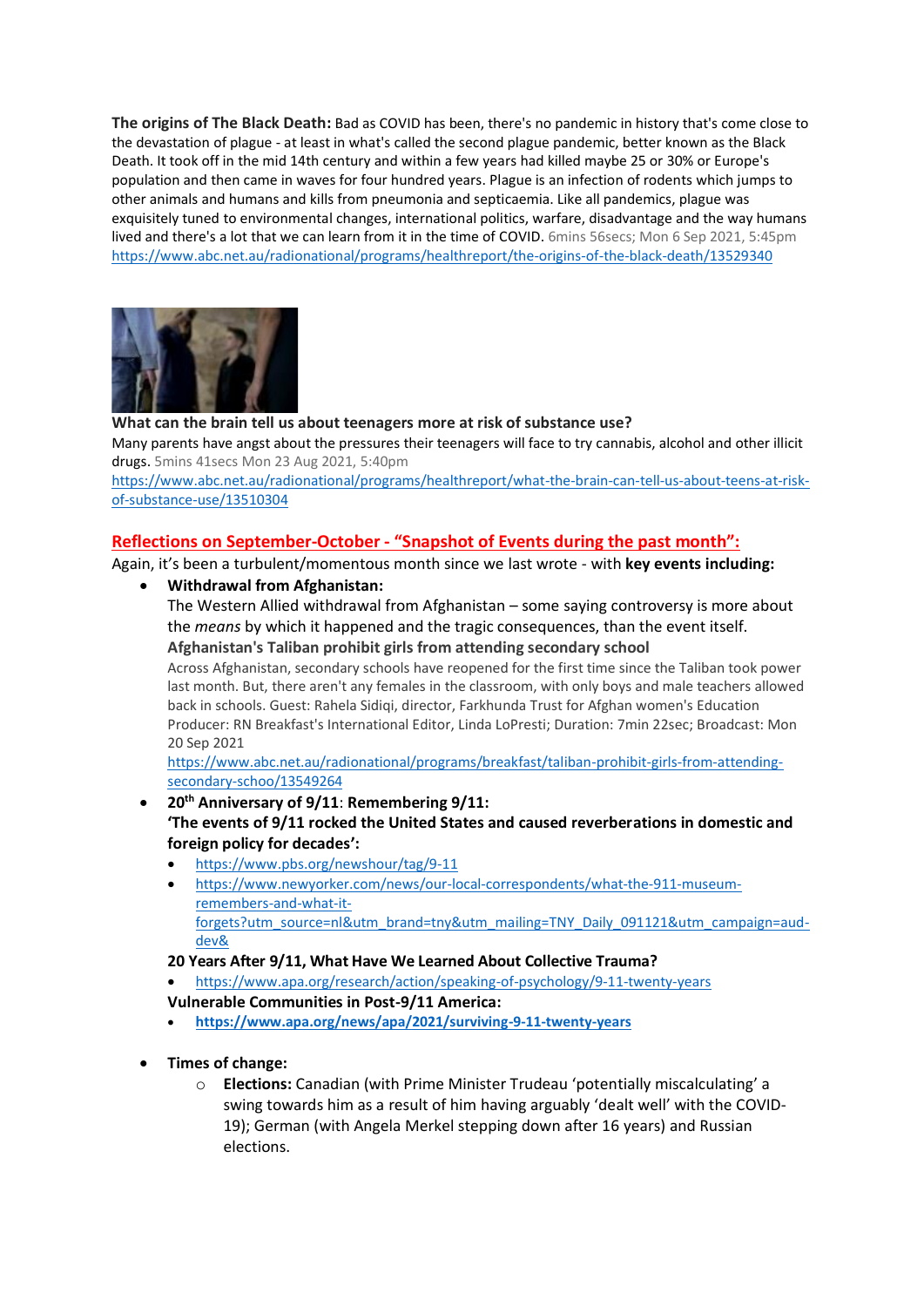$\circ$  'Re-pivoting' of the USA to the Pacific Region, with a diplomatic row developing due to the secretive way in which **AUKUS** (new Australian, UK and US alliance) has been formed (Australia reneging on \$90billion submarine deal with France – huge breach of trust with unforeseen consequences).

## **The World in the Time of COVID-19:**

As we write (21.9.21) the [WHO Coronavirus Disease 'dashboard'](https://covid19.who.int/) indicates that there are now **228,394,572 confirmed cases** of COVID-19, including **4,690,186 registered deaths** world-wide an increase of nearly 17 million registered cases in the past month alone **…**

(compared to: 23.8.21: 211,373,303 confirmed cases, including 4,424,341 deaths world-wide; 26.7.21: 192,284,207 cases; 4,136,518 deaths; 22.6.21: 178,202,610 confirmed cases; 3,865,738 deaths; 23.5.21: 166,346,635 confirmed cases, including 3,449,117 deaths; 5.21; 152,535,452 cases, 3,198.528 deaths; 22.3.21: 22,524,424 cases, 2,703,620 deaths; 22.2.21: 111,102,016 cases, 2,462,911 deaths; 25.1.21: 99,363,697 cases, 2,135,959 deaths; 28.12.20: 79,673,994 cases, 1,761,381 deaths; 23.11.20: 57,882,183 cases, 1,377,395 deaths; 29.10.20: 43,766,712 cases, 1,163,459 deaths; 26.7.20: 15,581,009 cases, 635,173 deaths; 20.6.20: 8,385,440 cases, 450,686 deaths; 26.4.20: 2.8million cases, 200,000 deaths). **Vaccinations:** As of 17.9.21: a total of **5,776,127,976 vaccine doses** have been administered world-

wide (compared to 19.8.21: 4,562,256,778; 24.7.21: 3,646,968,156; 16.6.21: 2,413,847,050 vaccine doses). **See: WHO:** 

[https://covid19.who.int/?gclid=EAIaIQobChMIkPfX79Px7QIV2w0rCh2N\\_w2GEAAYASAAEgKQm\\_D\\_BwE](https://covid19.who.int/?gclid=EAIaIQobChMIkPfX79Px7QIV2w0rCh2N_w2GEAAYASAAEgKQm_D_BwE) **For further details see Saul Eslake's: 'Coronavirus Impact Chart':** <https://www.saul-eslake.com/> an[d Coronavirus](file:///C:/Users/61477/AppData/Local/Microsoft/Windows/INetCache/Content.Outlook/MBGWFIBC/Coronavirus%20Impact%20Chart%20Pack%202021-04-24.pdf)  [Impact Chart Pack 2021-04-24.pdf](file:///C:/Users/61477/AppData/Local/Microsoft/Windows/INetCache/Content.Outlook/MBGWFIBC/Coronavirus%20Impact%20Chart%20Pack%202021-04-24.pdf) )

## **DIVISION ACTIVITY (SEPTEMBER - OCTOBER, 2021)**

## • **IAAP Early Career Marathon:**

As mentioned last month: The Division of Professional Practice is participating in the first IAAP Early Career Marathon: a dynamic on-line conference, integrating research and practice.

#### **As outlined by the IAAP President: Professor Christine Roland-Levy:**

*"The Early Career Marathon is a one-of-a-kind virtual event dedicated to student and early career psychologists. Selected participants have submited a brief presentation (15 minutes) on their research to be reviewed by top psychologists around the world. Presentations and reviews will be shown during a 24-hour marathon with time for questions and answers. The marathon will start on Saturday, October 16 at 8:00 AM UTC and end Sunday, October 17 at 8:00 AM UTC. Awards will be given for the top two presentations overall and the top presentation from each continent."*

**For further information about the Marathon,** please contact: **Nicole Brandt** | IAAP Operations Center Manager: phone: +1 317 205 9480

[nbrandt@hollandparlette.com](mailto:nbrandt@hollandparlette.com)

#### • **The International Congresses:**

**ICAP, 2022 (now 2023): Professor Judith Gullifer** (Monash University, Australia) is our **'Division 17 Manager for ICAP, Beijing'** (now: July, 2023). Please email her: with lecture, symposia and poster presentation ideas: [judith.gullifer@monash.edu](mailto:judith.gullifer@monash.edu)

(See[: https://www.monash.edu/turner-institute/news-and-events/latest-news/2021-articles/welcome-to](https://www.monash.edu/turner-institute/news-and-events/latest-news/2021-articles/welcome-to-professor-judith-gullifer)[professor-judith-gullifer](https://www.monash.edu/turner-institute/news-and-events/latest-news/2021-articles/welcome-to-professor-judith-gullifer) )

**Please contact us if you have items to share, questions to ask, ideas to put forward in relation to Division 17 activities.**